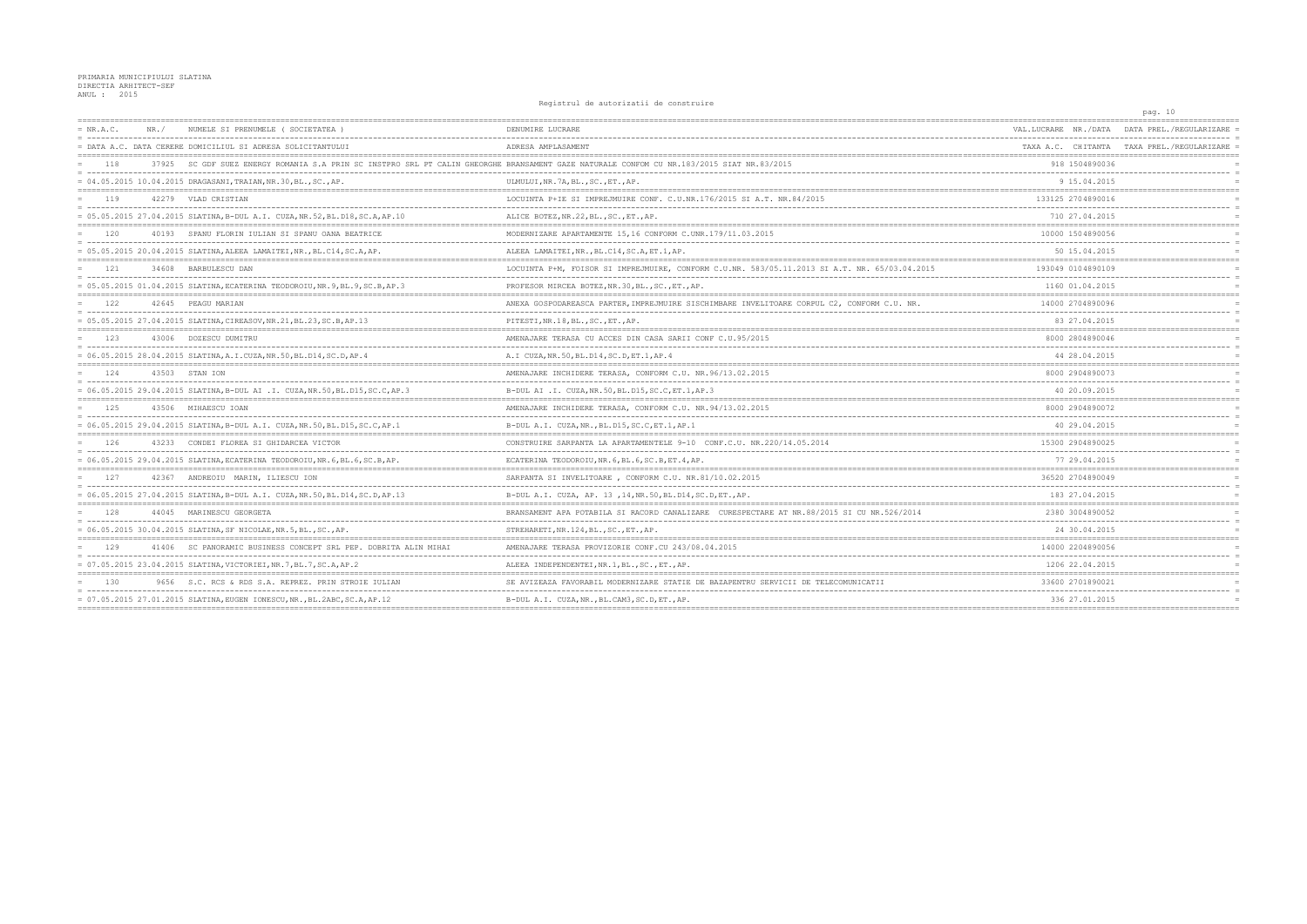Registrul de autorizatii de construire

|           |                                                                                   |                                                                                                                                                               |                      | pag. 11                                    |
|-----------|-----------------------------------------------------------------------------------|---------------------------------------------------------------------------------------------------------------------------------------------------------------|----------------------|--------------------------------------------|
| = NR.A.C. | NUMELE SI PRENUMELE ( SOCIETATEA<br>NR. /                                         | DENUMIRE LUCRARE                                                                                                                                              | VAL.LUCRARE NR./DATA | DATA PREL./REGULARIZARE                    |
|           | = DATA A.C. DATA CERERE DOMICILIUL SI ADRESA SOLICITANTULUI                       | ADRESA AMPLASAMENT                                                                                                                                            |                      | TAXA A.C. CHITANTA TAXA PREL./REGULARIZARE |
| 131       | 43970 SC PROTECTIA PLANTELOR SRL PRIN GHERASE LUCIAN                              | EXTINDERE SPATIU COMERCIAL, CU RESSPECTARE AT NR89/2015 SI CU NR.149/2015                                                                                     | 3600 3004890034      |                                            |
|           | = 07.05.2015 30.04.2015 DRAGASANI, PIETEI, NR.7A, BL., SC., AP.                   | TOAMNEI, NR.5, BL.3, SC.E, ET., AP.                                                                                                                           | 36 30.04.2015        |                                            |
| $-1.32$   | 40847 TURICA ALEXANDRU                                                            | LOCUINTA P+M CONF. C.U. NR.160/2015 SI A.T. NR.90/2015, CU RESPECTARE COD CIVIL                                                                               | 134640 2104890011    |                                            |
|           | = 07.05.2015 21.04.2015 SLATINA, BANULUI, NR.27, BL., SC., AP.                    | BANULUI, NR. 27, BL., SC., ET., AP.                                                                                                                           | 673 21.04.2015       |                                            |
| 133       | 44300 UTICA ALINA VIOLETA MARIA                                                   | EXTINDERE CONSTRUCTIE C1 SI SUPRAETAJARE CONF.C.U. NR.241/2014 SI A.T. NR.91/2015                                                                             | 135700 0405890023    |                                            |
|           | = 12.05.2015 04.05.2015 SLATINA,TUNARI,NR.49,BL.,SC.,AP.                          | TUNARI, NR. 49, BL., SC., ET., AP.                                                                                                                            | 679 04.05.2015       |                                            |
| 134       |                                                                                   | 42538 TUDOR ILIE, BALACE STAN, BIT NICUSOR VIRBAN ION, BALASA IONUT, CUR CONSTRUIRE SARPANA BLOCUL 5 SCARA B. AP.13,14,15,SI SCARA C.AP 7.8.CONF CU NR 3/2015 | 40640 0805890037     |                                            |
|           | = 12.05.2015 27.04.2015 SLATINA, N.IORGA, NR., BL.5, SC.BC, AP.                   | N. IORGA, NR. 9, BL. 5, SC. BC, ET., AP.                                                                                                                      | 203 08.05.2015       |                                            |
| 135       | 42649 MATEI MARIUS                                                                | DEVIERE CONDUCTA GAZE NATURALE CONFORM CUNR. 68/2015 SI AT NR. 93/08.05.2015                                                                                  | 2800 2704890095      |                                            |
|           | = 12.05.2015 27.04.2015 SLATINA, DINU LIPATTI, NR.16, BL.20, SC.B, AP.7           | PRIMAVERII, NR. 9, BL. PM1, SC. D, ET. P, AP. 4                                                                                                               | 28 27.04.2015        |                                            |
| 136       | 41595 JIPESCU MARIUS                                                              | LOCUINTA, GARAJ, IMPREJMUIRE SI UTILITATI (IN LIMITAPROPRIETATII) CONFORM C.U. NR. 543/06.11.2014 SI                                                          | 372057 2304890063    |                                            |
|           | = 12.05.2015 23.04.2015 SLATINA, ALEEA MUNCII, NR.17A, BL.FB8A, SC.A, AP.20       | CAZARMII, NR. 25, BL., SC., ET., AP.                                                                                                                          | 1912 23.04.2015      |                                            |
| 1.37      | 43003 NICA GHEORGHE                                                               | CONSTRUIRE SARPANTA CONFORM CERTIFICAT DE URBANISMNR. 617/23.12.2014.                                                                                         | 8230 3004890024      |                                            |
|           | = 12.05.2015 28.04.2015 SLATINA, PRIMAVERII, NR.4, BL.FA5, SC.H, AP.17            | PRIMAVERII, NR. 4, BL. FA5, SC. H, ET. 4, AP. 17                                                                                                              | 41 30.04.2015        |                                            |
| 138       | 42322 STANCU EMIL, STANCU GHEORGHITA SI STANCU STELUTA SI STANCU STELUTA          | CONSTRUIRE SARPANTA CONFORM CU NR 39/2015                                                                                                                     | 6000 2904890011      |                                            |
|           | = 13.05.2015 27.04.2015 SLATINA, BUL N. TITULESCU, NR.2, BL.2, SC.A, AP.11        | BUL N.TITULESCU, NR.2, BL.2, SC.A, ET.4, AP.11                                                                                                                | 30 29.04.2015        |                                            |
| 139       | 44418 S.C. DECOR GENERCOM S.R.L. REPREZ. PRIN SAVULESCU CONSTANTIN                | CENTRU DE EVENIMENTE CONF. C.U. NR.150/2015 SIA.T. NR.95/2015                                                                                                 | 1057986 OP 1 BCR     |                                            |
|           | = 13.05.2015 04.05.2015 SLATINA, NICOLAE IORGA, NR.4, BL.4, SC.A, AP.6            | CIREASOV, NR. 38B, BL., SC., ET., AP.                                                                                                                         | 10580 04.05.2015     |                                            |
| 140       | 43156 CARSTEA ALESSIA MARIA PRIN CARSTEA CONSTANTIN                               | CONSTRUIRE BALCON CONFORM CU NR 179/2014 SI AT NR94/2015                                                                                                      | 2450 2804890077      |                                            |
|           | $= 13.05.2015 28.04.2015 SLATINA, VAILOR, NR.22, BL.22, SC.A, AP.1$               | VAILOR, NR. 22, BL. 22, SC. A, ET., AP. 1                                                                                                                     | 12 28.04.2015        |                                            |
| 141       | 42319 JOITOIU NICOLAE                                                             | CONSTRUIRE SARPANTA CONFORM CU NR 40/2015                                                                                                                     | 6000 2904890010      |                                            |
|           | = 13.05.2015 27.04.2015 SLATINA, BLD N. TITULESCU, NR.23, BL.23, SC.A, AP.10      | BLD N. TITULESCU, NR. 23, BL. 23, SC. A, ET. 4, AP. 10                                                                                                        | 30 29.04.2015        |                                            |
| 142       | 42336 TRUICA ANA SI POPESCU ION                                                   | SARPANTA, CONFORM C.U. NR. 66/10.02.2015                                                                                                                      | 7500 2904890009      |                                            |
|           | = 15.05.2015 27.04.2015 SLATINA, B-DUL NICOLAE TITULESCU, NR.5, BL.5, SC.A, AP.16 | B-DUL NICOLAE TITULESCU, AP. 16, 17, NR. 5, BL. 5, SC. A, ET. 4, AP.                                                                                          | 38 29.04.2015        |                                            |
| 143       | 45917 ALEXE ELENA                                                                 | INCHIDERE TERASA CONFORM CU.566/2014                                                                                                                          | 3500 0705890020      |                                            |
|           | = 15.05.2015 07.05.2015 SLATINA, A.I.CUZA, NR.29, BL.S13, SC.A, AP.3              | A.I. CUZA, NR.29, BL.S13, SC.A, ET.1, AP.3                                                                                                                    | 18 07.05.2015        |                                            |
|           |                                                                                   |                                                                                                                                                               |                      |                                            |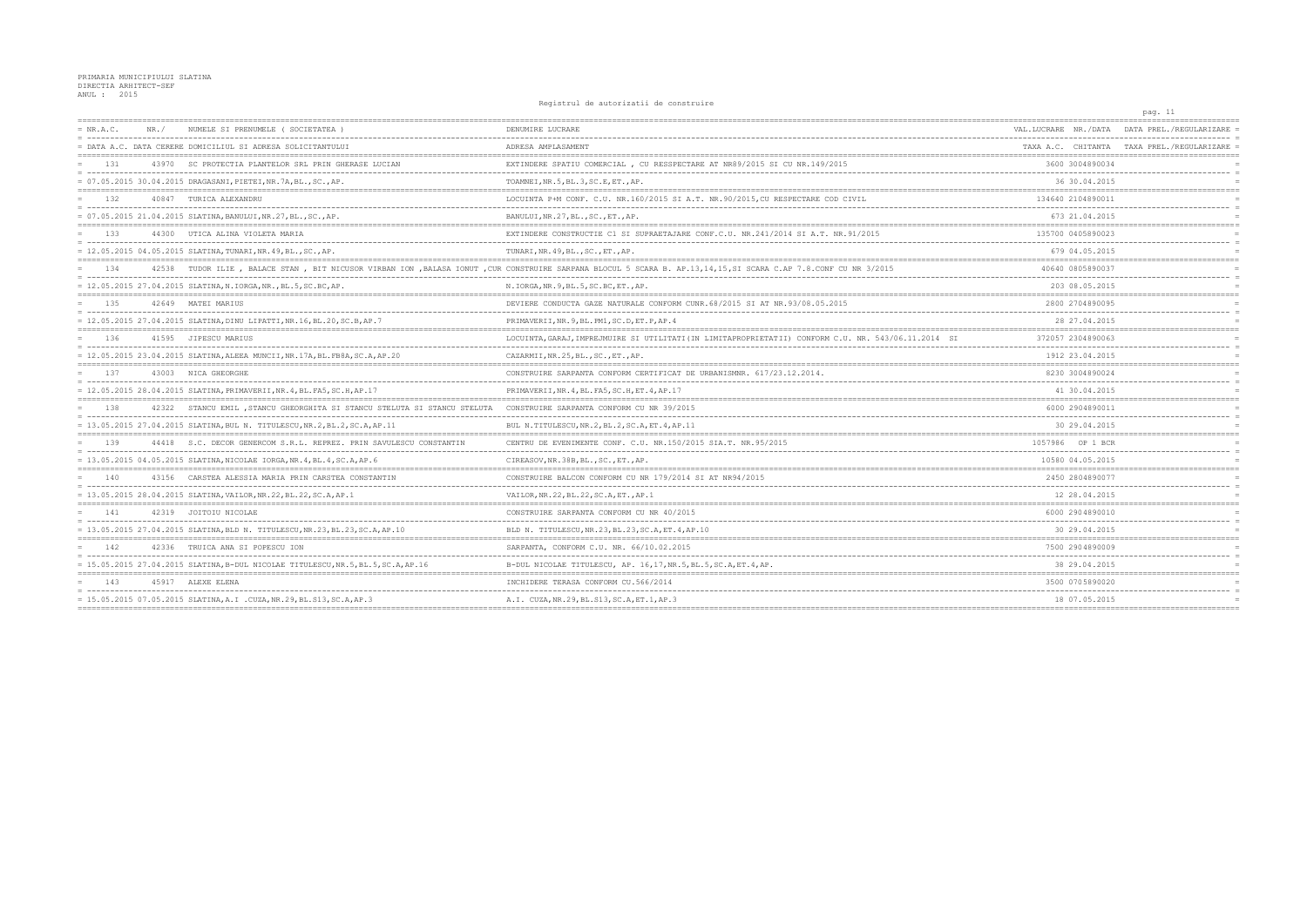Registrul de autorizatii de construire

|             |       |                                                                            |                                                                                                                                                                  |                      | pag. iz                                    |
|-------------|-------|----------------------------------------------------------------------------|------------------------------------------------------------------------------------------------------------------------------------------------------------------|----------------------|--------------------------------------------|
| $= NR.A.C.$ | NR. / | NUMELE SI PRENUMELE (SOCIETATEA)                                           | DENUMIRE LUCRARE                                                                                                                                                 | VAL.LUCRARE NR./DATA | DATA PREL./REGULARIZARE                    |
|             |       | = DATA A.C. DATA CERERE DOMICILIUL SI ADRESA SOLICITANTULUI                | ADRESA AMPLASAMENT                                                                                                                                               |                      | TAXA A.C. CHITANTA TAXA PREL./REGULARIZARE |
| 144         |       | 46411 SC DELTA ALUMINIU SRL REP. KARASU SELCUK                             | DEVIERE RETEA GAZE NATURALE PRESIUNE REDUSACONFORM CU 235/2015 SI AT 96/2015                                                                                     | 40626 0705890088     |                                            |
|             |       | = 15.05.2015 08.05.2015 SLATINA, A.I.CUZA, NR.13, BL.CAM2, SC.A, AP.26     | CRISAN, NR. 31G, BL., SC., ET., AP.                                                                                                                              | 406 07.05.2015       |                                            |
| 145         |       | 48634 PRIMARIA MUNICIPIULUI SLATINA                                        | REABILITARE CLADIRE ATELIERE SI AMENAJARE SALA DESPORT, CONFORM AVIZ TEHNIC NR. 99/19.05.2015 SI                                                                 | 982418               |                                            |
|             |       | = 21.05.2015 14.05.2015 SLATINA, MIHAIL KOGALNICEANU, NR.1, BL., SC., AP.  | PRIMAVERII, NR.5, BL., SC., ET., AP.                                                                                                                             | $\circ$              |                                            |
| 146         |       | 43518 PIROSCA CRISTIAN MIHAI SI PIROSCA RADITA                             | LOCUINTA P+IE , ANEXA P SI IMPREJMUIRE CONF. C. U.NR.56/2015 SI A.T. NR.100/2015, CU RESPECTAREA                                                                 | 164060 0505890009    |                                            |
|             |       | = 21.05.2015 29.04.2015 SLATINA, ALEEA ROZELOR, NR.13, BL.GA23, SC.A, AP.7 | ZORLEASCA, NR. 2C, BL., SC., ET., AP.                                                                                                                            | 887 05.05.2015       |                                            |
| 147         |       | 46944 S.C REAL POKER S.R.L                                                 | AMPLASARE PANOU PUBLICITAR PE ATICUL SPATIULUICOMERCIAL CONFORM CU NR. 240/08.04.2015                                                                            | 2500 1105890087      |                                            |
|             |       | = 22.05.2015 11.05.2015 TARGU MURES, SEBESULUI, NR.17, BL., SC., AP.1      | A.I CUZA, NR., BL. 4B, SC., ET. P, AP.                                                                                                                           | 6 11.05.2015         |                                            |
| 148         |       | 46948 S.C REAL POKER S.R.L                                                 | AMPLASARE PANOU PUBLICITAR PE ATICUL SPATIULUICOMERCIAL CONFORM CU NR.241/08.04.2015                                                                             | 2500 1105890088      |                                            |
|             |       | = 22.05.2015 11.05.2015 TARGU MURES, SEBESULUI, NR.17, BL., SC., AP.1      | CRISAN, NR.12, BL., SC., ET.P, AP.                                                                                                                               | 6 11.05.2015         |                                            |
| 149         |       | 47256 SC GEORA TOTAL LOGISTICA SRL REP PADURETU MIHAELA IULIA              | AMPLASARE TONETA PENTRU COMERCIALIZARE FLORICONF.CU 251/2015                                                                                                     | 4000 1105890092      |                                            |
|             |       | = 22.05.2015 12.05.2015 SLATINA.CRIZANTEMEI.NR.1.BL.1ABC.SC.A.AP.19        | B-DUL A.I.CUZA - PRIMAVERII                                                                                                                                      | 72 11.05.2015        |                                            |
| 1.50        |       | 41331 S.C PIREUS BANK ROMANIA S.A PRIN S.C VECTOR ART CONSULT S.R.L        | AMPLASARE FIRMA LUMINOASA CONFORM C.UNR.545/06.11.2015                                                                                                           | 3000 2204890057      |                                            |
|             |       | = 22.05.2015 22.04.2015 BUCURESTI, N.TITULESCU, NR.24-31, BL., SC., AP.    | B-DUL A.I CUZA, NR., BL. UNION, SC., ET. P, AP.                                                                                                                  | 169 22.04.2015       |                                            |
| 151         |       | 47102 VLASCEANU STEFANITA AUGUSTIN                                         | IMPREJMUIRE TEREN CONFORM CU NR 453/2014                                                                                                                         | 8000 1105890068      |                                            |
|             |       | = 26.05.2015 12.05.2015 SLATINA, EC. TEODOROIU, NR. 8, BL. 8, SC. A, AP. 3 | AGRICULTORULUI, NR. FN, BL., SC., ET., AP.                                                                                                                       | 80 11.05.2015        |                                            |
| 152         |       | 49399 SC ANDROMEDA SRL REPREZ. PRIN CONESCHI VICTOR                        | TERASA PROVIZORIE CONFORM CU 265/2015                                                                                                                            | 2900 1805890077      |                                            |
|             |       | = 27.05.2015 18.05.2015 SLATINA, BASARABILOR, NR., BL. BL8, SC. A, AP. 9   | A.I.CUZA, NR.1, BL., SC., ET., AP.                                                                                                                               | 1584 18.05.2015      |                                            |
| 1.53        |       | 49889 SC RUL COMET SRL                                                     | CONTINUARE LUCRARI "AMENAJARE SPATIU COMERCIAL SIMODERNIZARE MANSARDA CORP C2 " CONFORM A.C                                                                      | 14692 1905890020     |                                            |
|             |       | = 27.05.2015 19.05.2015 SLATINA, NICOLAE BALCESCU, NR.10, BL., SC., AP.    | NICOLAE BALCESCU, NR.10, BL., SC., ET., AP.                                                                                                                      | 147 19.05.2015       |                                            |
| 154         |       |                                                                            | 50218 S.C. CEZ DISTRIBUTIE S.A PRIN S.C. RECTIF IMPEX S.R.L. PENTRU MOATER BRANSAMENT ELECTRIC TRIFAZAT CONF. C.U.NR.254/2015 SI A.T. NR.101/2015, CU RESPECTARE | 1530 1905890049      |                                            |
|             |       | = 27.05.2015 19.05.2015 SLATINA, ALICE BOTEZ, NR.14, BL., SC., AP.         | MILCOVULUI, NR.51, BL., SC., ET., AP.                                                                                                                            | 15 19.05.2015        |                                            |
| 155         |       |                                                                            | 50219 GDF SUEZ ENERGY ROMANIA S.A PRIN SC INSTPRO SRL PT.DUMITRASCU VASILE BRANSAMENT GAZE NATURALE MEDIE PRESIUNE CONFORMC.U NR.226/2015 SI A.T NR.103/.2015    | 619 1905890058       |                                            |
|             |       | = 28.05.2015 19.05.2015 DRAGASANI, TRAIAN, NR.30, BL., SC., AP.            | VADULUI, NR. 9A, BL., SC., ET., AP.                                                                                                                              | 6 19.05.2015         |                                            |
| 156         |       |                                                                            | 50221 GDF SUEZ ENERGY ROMANIA S.A PRIN SC INSTPRO SRL PT.BALLINI GABRIELE BRANSAMENT GAZE NATURALE MEDIE PRESIUNE CONFORMC.U NR.227/2015 SI A.T NR.104/.2015     | 844 1905890057       |                                            |
|             |       | $= 28.05.2015 19.05.2015 DRAGASANI, TRAIAN, NR.30, BL., SC., AP.$          | ALICE BOTEZ, NR.10, BL., SC., ET., AP.                                                                                                                           | 8 19.05.2015         |                                            |
|             |       |                                                                            |                                                                                                                                                                  |                      |                                            |

 $\sim$  12